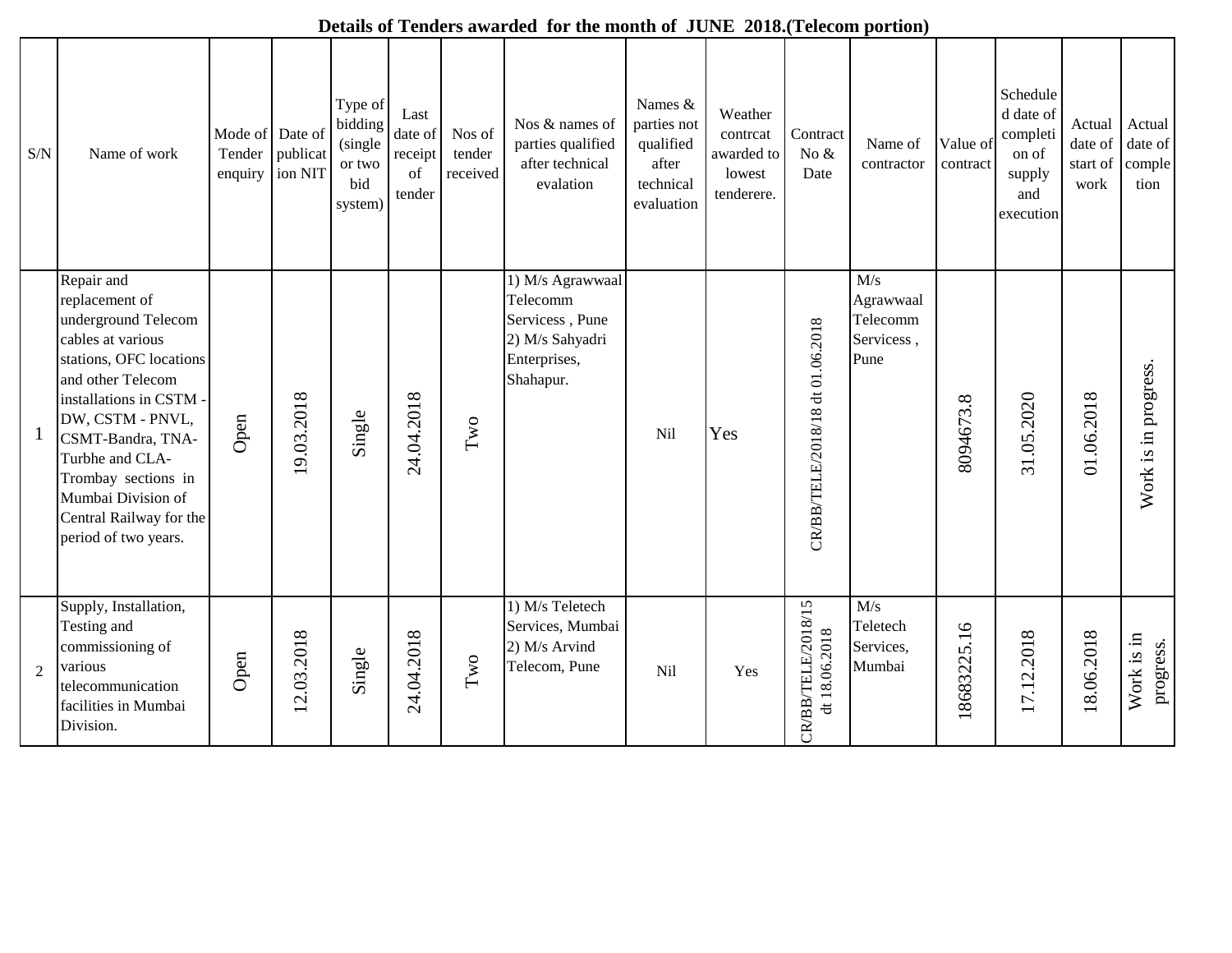| 3              | Hiring of CCTV<br>surveillance system in<br>vulnerable cutting<br>locations at KJT-LNL<br>in SE Ghat section and<br>KJT-PNVL section in<br>Mumbai Division of<br>Central Railway for 5<br>years of monsoon<br>period. | open | 07.05.2018 | Single | $\infty$<br>19.06.201                            | One | M/s Sonal<br>Enterprises Pvt<br>Ltd, New Delhi        | Nil | Yes | も<br>8/44<br>21.06.2018<br>$\overline{\phantom{0}}$<br>$\Omega$<br>TELE<br>CR/BB                                 | M/s Sonal<br>Enterprises<br>Pvt Ltd, New<br>Delhi | 500.01<br>50<br>$\overline{\phantom{0}}$<br>$\overline{v}$<br>$\overline{\phantom{0}}$ | 20.06.2023 | 2018<br>$\mathcal{S}$<br>$\overline{\phantom{0}}$<br>$\overline{\mathbf{C}}$ | progress<br>Η.<br>Š.<br>Work |
|----------------|-----------------------------------------------------------------------------------------------------------------------------------------------------------------------------------------------------------------------|------|------------|--------|--------------------------------------------------|-----|-------------------------------------------------------|-----|-----|------------------------------------------------------------------------------------------------------------------|---------------------------------------------------|----------------------------------------------------------------------------------------|------------|------------------------------------------------------------------------------|------------------------------|
| $\overline{4}$ | Hiring of CCTV<br>surveillance system in<br>vulnerable cutting<br>locations at Kasara-<br>Igatpuri in NE Ghat<br>section in Mumbai<br>Division of Central<br>Railway for 5 years of<br>monsoon period.                | Open | 10.05.2018 | Single | $\infty$<br>9.06.201<br>$\overline{\phantom{0}}$ | One | M/s Sonal<br><b>Enterprises Pvt</b><br>Ltd, New Delhi | Nil | Yes | $\ddot{\sigma}$<br>45<br>$\approx$<br>21.06.2018<br>$\overline{\phantom{0}}$<br>$\overline{20}$<br>TELE<br>CR/BB | M/s Sonal<br>Enterprises<br>Pvt Ltd, New<br>Delhi | 50.01<br>$\mathbf{C}$<br>36,<br>78;                                                    | 20.06.2023 | 2018<br>$\mathcal{S}$<br>$\overline{\phantom{0}}$<br>$\sim$                  | progress<br>Η.<br>Š.<br>Work |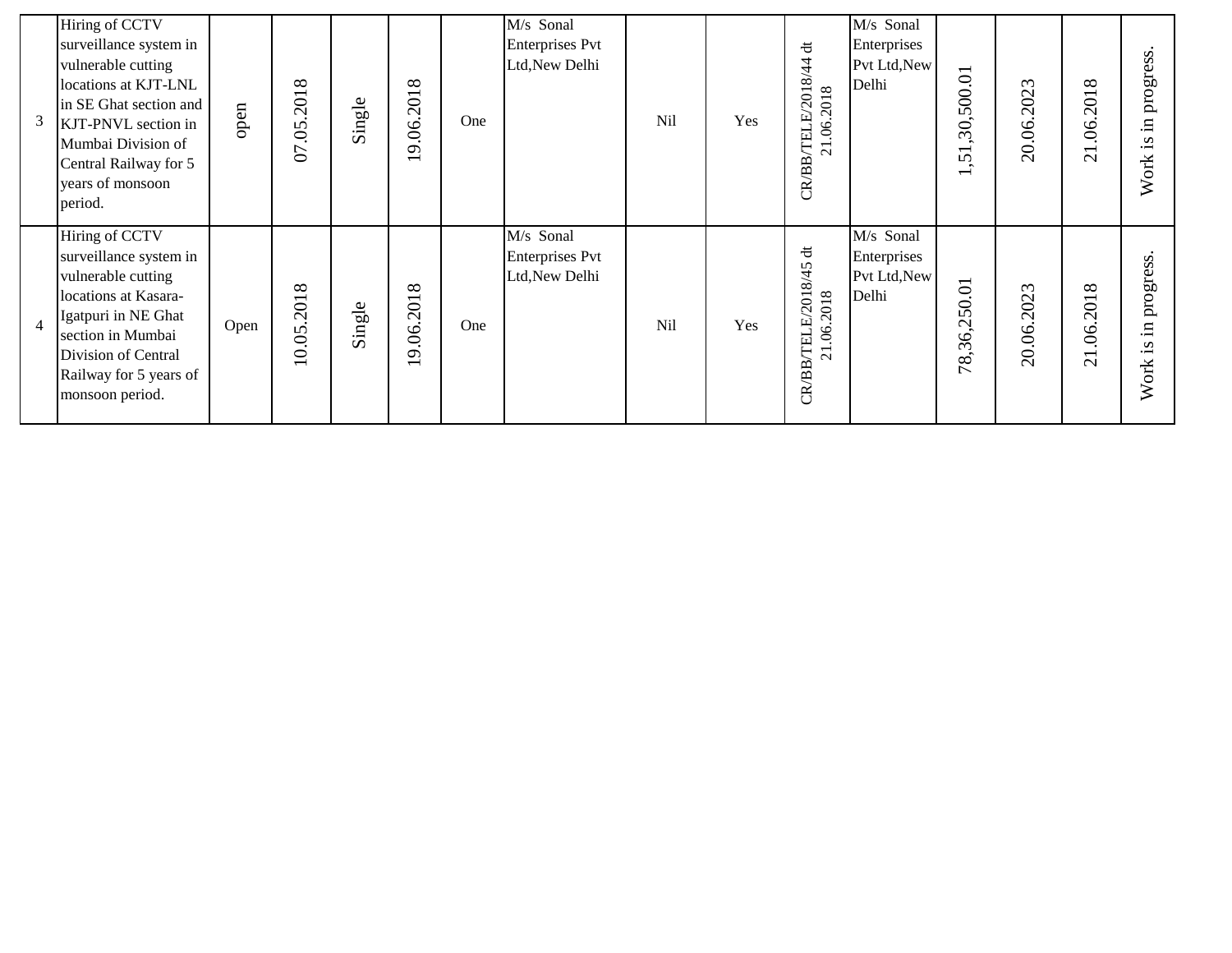| Reason<br>s of<br>delay<br>if any. |  |
|------------------------------------|--|
| Nil                                |  |
| Nil                                |  |